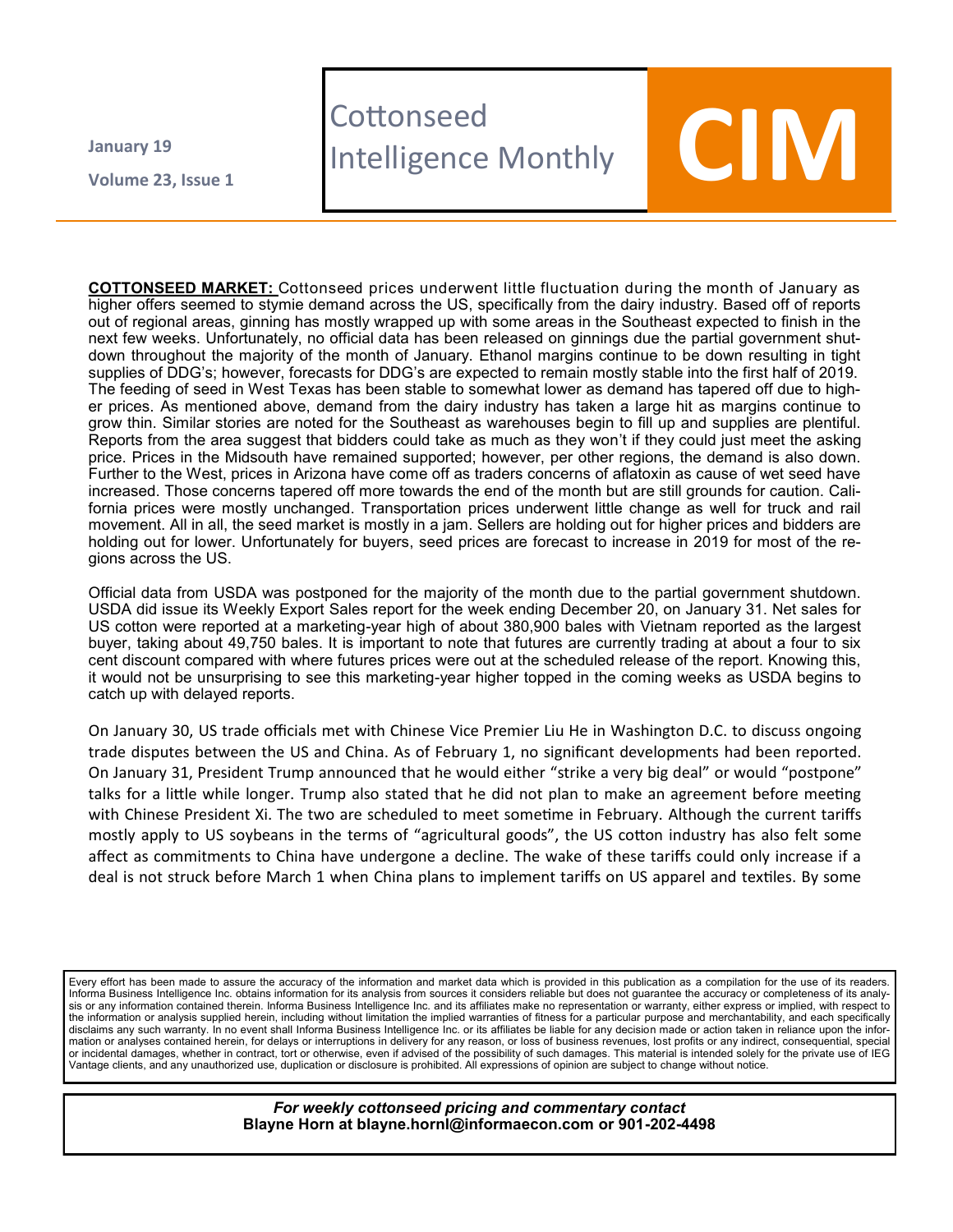**Cottonseed** 



speculation, if a long term deal is not struck, cotton acres across the US could see a decline as futures likely would turn south from current prices. In turn, this could result in higher prices for seed and other products as cotton production would be down. However, given the cost of inputs, producers across the US likely won't be as quick to change to another crop.

COTTONSEED BALANCE SHEET: USDA postponed a significant amount of official reports during the month of January due the partial government shutdown. As a result, no changes have been made to the cottonseed balance sheet for 2018/19. USDA is scheduled to resume issuing reports on February 8.

| <b>Cottonseed Supply &amp; Demand Estimates (1,000 tons)</b> |                     |                     |                     |                    |                     |                    |  |
|--------------------------------------------------------------|---------------------|---------------------|---------------------|--------------------|---------------------|--------------------|--|
| Year begins Aug 1                                            | <b>USDA</b><br>2015 | <b>USDA</b><br>2016 | <b>USDA</b><br>2017 | <b>IEG</b><br>2017 | <b>USDA</b><br>2018 | <b>IEG</b><br>2018 |  |
| Beg. Stocks                                                  | 437                 | 391                 | 400                 | 400                | 450                 | 450                |  |
| Imports                                                      | 16                  | 51                  | O                   | O                  | 0                   | O                  |  |
| Production                                                   | 4,043               | 5,369               | 6,422               | 6,422              | 5,858               | 5,805              |  |
| <b>Total Supply</b>                                          | 4,496               | 5,811               | 6,822               | 6,822              | 6,308               | 6,255              |  |
| Crush                                                        | 1,500               | 1,769               | 1,854               | 1,854              | 1,800               | 1,875              |  |
| Exports                                                      | 136                 | 342                 | 478                 | 478                | 425                 | 370                |  |
| Feed, Seed, & Residual                                       | 2,469               | 3,300               | 4,040               | 4,040              | 3,683               | 3,600              |  |
| <b>Total Disappearance</b>                                   | 4,105               | 5,411               | 6,372               | 6,372              | 5,908               | 5,845              |  |
| End. Stocks                                                  | 391                 | 400                 | 450                 | 450                | 400                 | 410                |  |

## **Cottonseed Intelligence Monthly**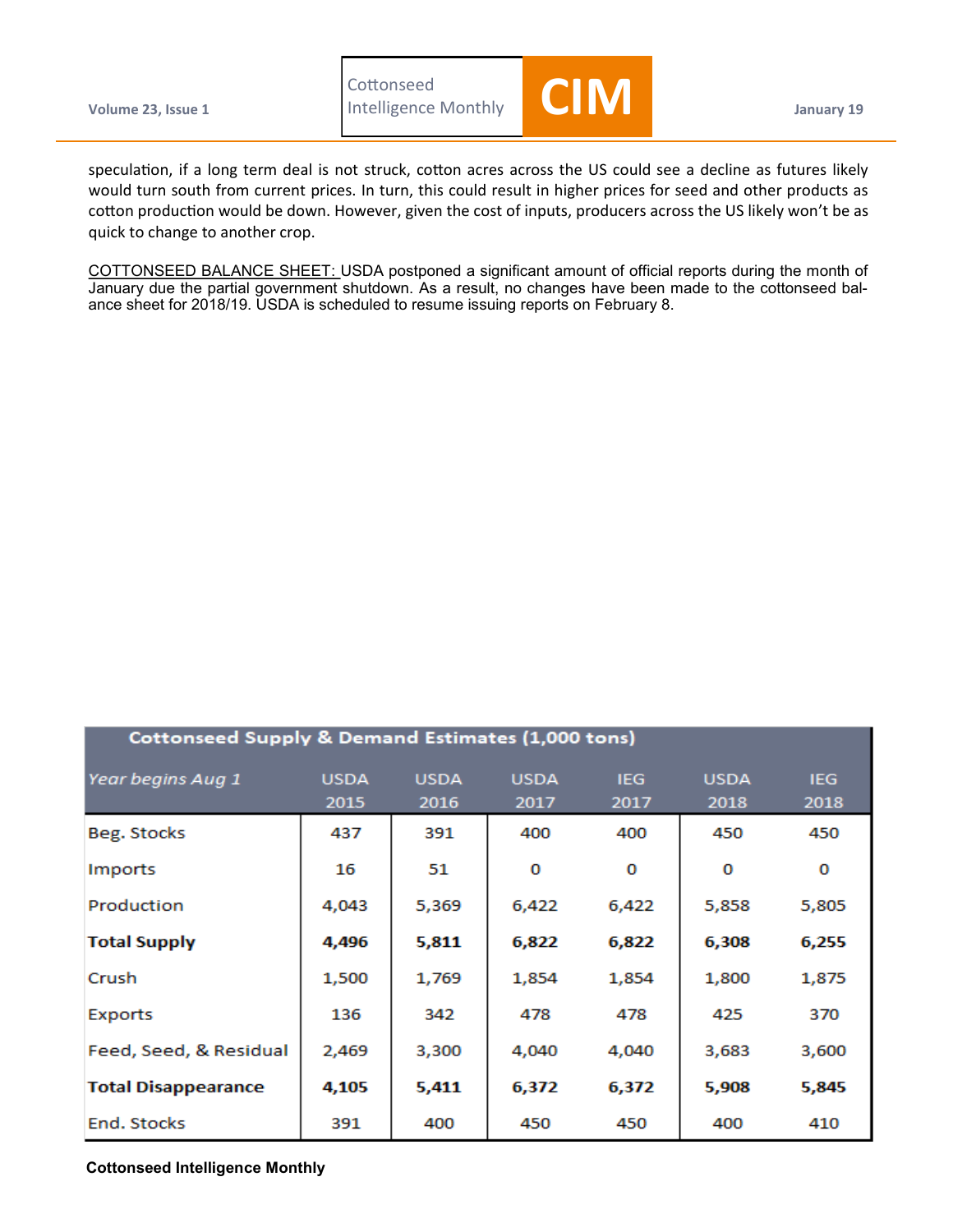

| Cottonseed fob points                           |            |            |         |         |                           |                  |  |  |
|-------------------------------------------------|------------|------------|---------|---------|---------------------------|------------------|--|--|
|                                                 |            | <u>Bid</u> |         |         | Offer Trade Change Yr Ago |                  |  |  |
| <b>Southeast</b>                                |            |            |         | (S/ton) |                           |                  |  |  |
| North Carolina                                  | Spot       |            | 165     |         | unc                       | 135t             |  |  |
| South Carolina                                  | Spot       |            | 165     |         | unc                       | 140t             |  |  |
| South Georgia                                   | Spot       |            | 160     |         | unc                       | 159o             |  |  |
| <b>Mid-South</b>                                |            | (S/ton)    |         |         |                           |                  |  |  |
| Memphis North                                   | Spot       |            | 170     | 165-170 | $-100$                    | 155o             |  |  |
| <b>Southwest</b>                                |            |            | (S/ton) |         |                           |                  |  |  |
| West Texas - Lubbock North                      | Spot       |            | 225-230 | 220-225 | 10                        | 177 <sub>0</sub> |  |  |
|                                                 | Fb-Sp      |            | 230-238 |         | $-10$                     | <b>1880</b>      |  |  |
|                                                 | <b>JFM</b> |            | 235     |         | 70                        | n/a              |  |  |
| <b>Far West</b>                                 |            | (S/ton)    |         |         |                           |                  |  |  |
| Arizona                                         | Spot       | 280        | 285     |         | $-100$                    | 260o             |  |  |
| California Corc. No.                            | Fb-Mr      |            | 305     |         | n/a                       | n/a              |  |  |
| Pima California                                 | Fb-Mr      |            | 265     |         | n/a                       | n/a              |  |  |
| <b>Specially Processed Products</b>             |            | (S/ton)    |         |         |                           |                  |  |  |
| Easi Flo - Courtland, AL                        | Spot       |            | 225     |         | n/a                       | 195o             |  |  |
|                                                 | Fb-Sp      |            | 235     |         | n/a                       | 200o             |  |  |
| b = bid o = offer t = trade n/a = not available |            |            |         |         |                           |                  |  |  |